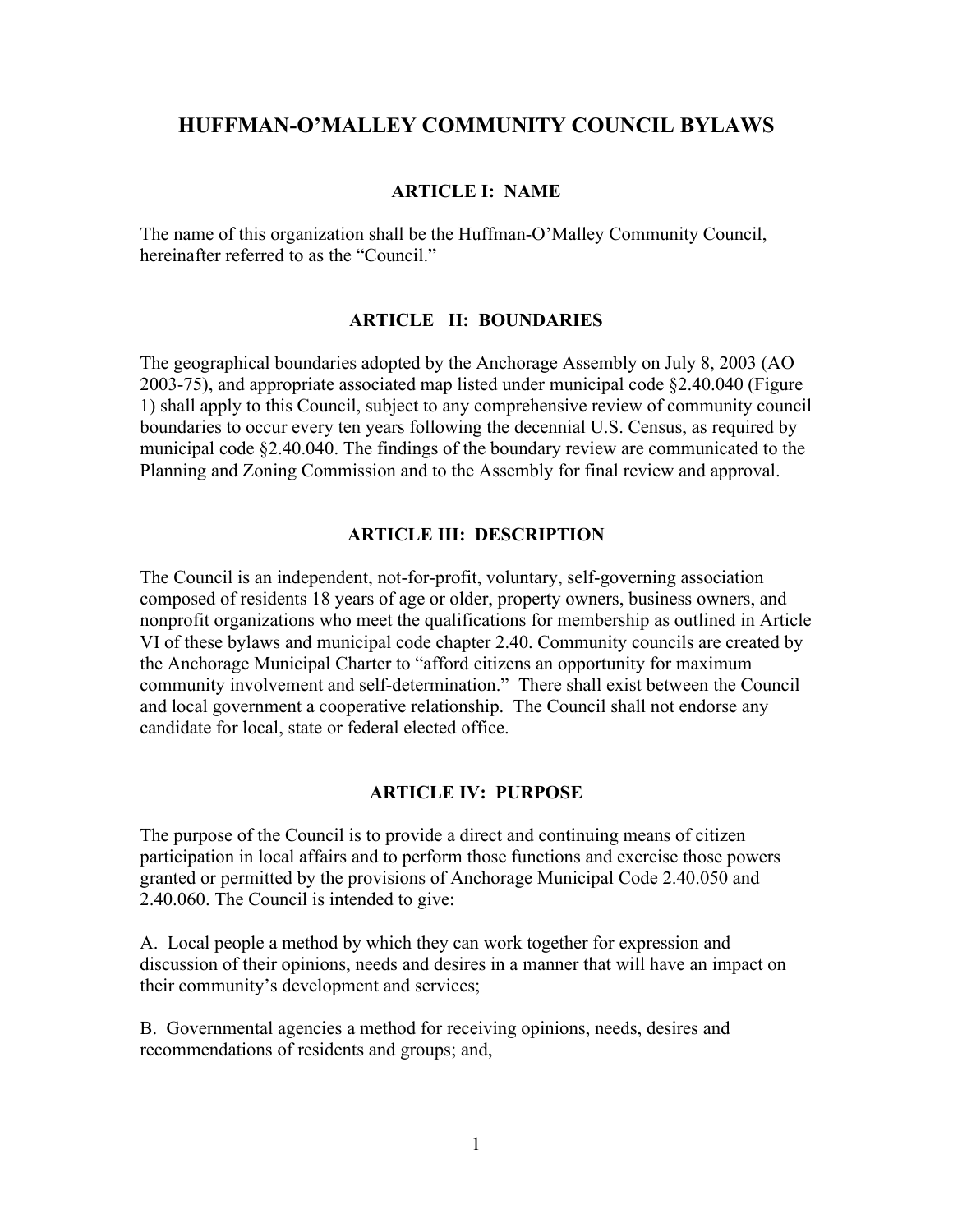C. Local governing bodies an improved basis for decision-making and assignment of priorities for all programs affecting community development and individual well being.

# **ARTICLE V: FUNCTION**

The Council has a policy and practice of open meetings to encourage participation of persons from all segments of the community. The Council shall have the following functions:

A In regard to the Anchorage Comprehensive Plan and its area-specific plans (e.g. Hillside District Plan);

1. Evaluate compliance with the plan(s), alerting Municipal officials to, or proposing appropriate action regarding any inconsistencies with the plan and its adopted elements as described in municipal code §21.01.080 and listed in Table 21.01-1; and,

2. Conduct a continuing review and study of the plan to determine its workability within the Council's geographical boundaries and to advise Municipal officials on appropriate action regarding proposed modifications or additions to the plan.

B. Assume leadership and propose action in regards to enforcement of existing laws or ordinances, pursuit of rights under existing rights or ordinances, desired or opposed changes in or additions to laws or ordinances, or any matter of policy regulation.

C. Respond to local government proposals or concerns submitted to the Council pursuant to municipal code §2.40.060.

D. Work with local government and other governmental entities, as well as with persons and groups outside the government, to accomplish Council goals, including goals that may have an area wide impact.

E. Receive and review notices to the Council from Municipal departments including those noticed under municipal code, including but not limited to:

- 1. 2.30.120.C, Alcohol Beverage Control Board license applications;
- 2. 10.55.030, Permits for teen nightclubs and cultural performance venues;
- 3. 21.03.020.H, Land uses proposals;
- 4. 24.35.020, National security road closures;
- 5. 5.30.025.E, Disposal of Municipal land requiring voter approval;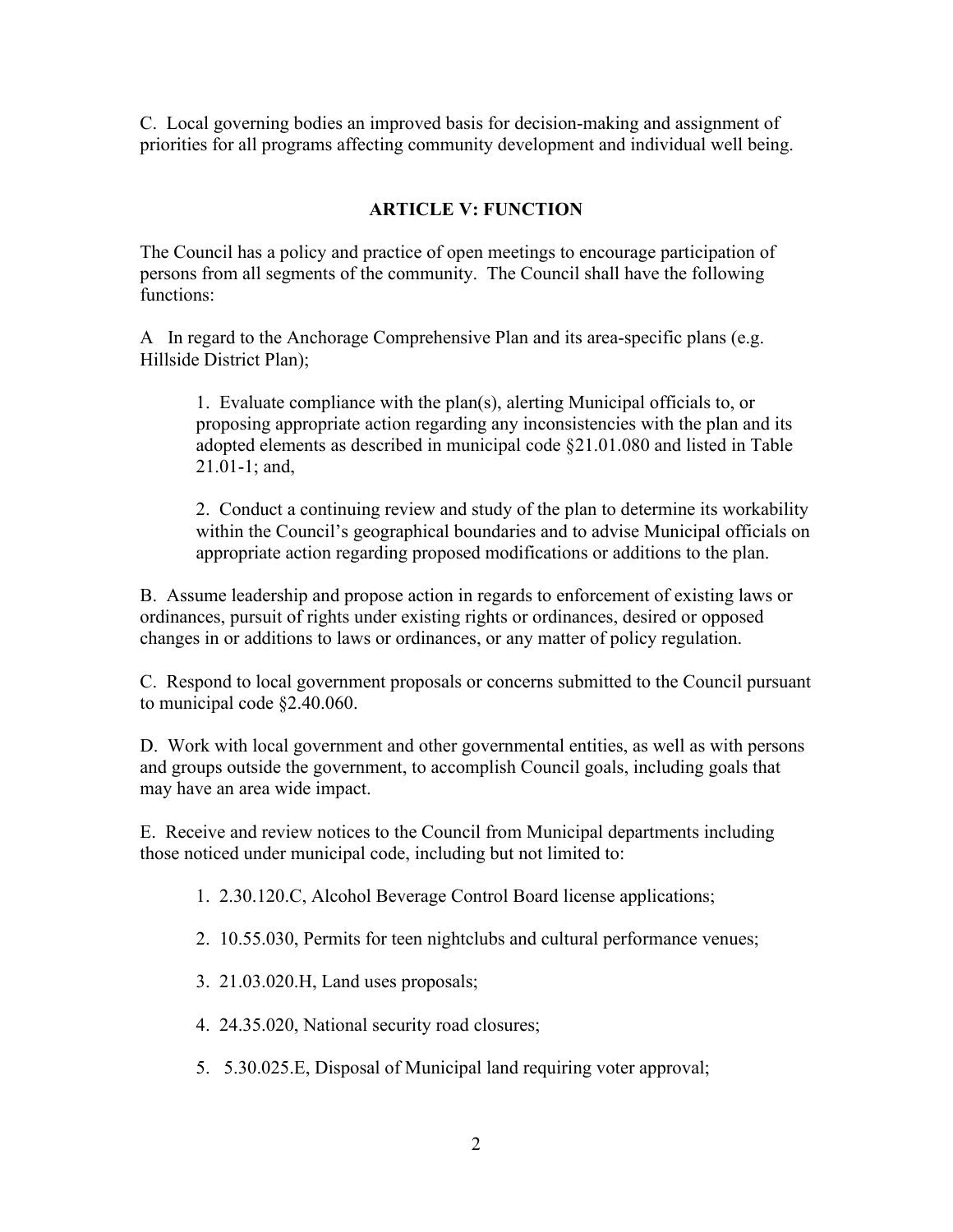6. Other notices received from Municipal departments requiring input or action by the Council.

F. Advise the Assembly of the Council's annual priority list of Capital Improvement Projects by filing a copy with the Municipal Clerk when the list is submitted to the Administration.

G. Participate in the community meeting process under municipal code §21.03.020.C when the notice from the developer is timely.

# **ARTICLE VI: MEMBERSHIP**

A. Any person 18 years of age or older whose primary place of abode is within the Council's geographical boundaries is eligible for membership. Residents, non-resident property owners, business owners, and nonprofit organizations as described in municipal code chapter 2.40 with a physical premise located within the Councils geographical boundaries are eligible for membership. Business owners and nonprofit organizations must possess one or more of the following:

- a valid Alaska business license;
- a valid Alaska professional license;
- valid incorporated status under Alaska law; and,
- tax exempt status under federal law.

B. If more than one qualifying resident share the same habitual, physical dwelling address, each may be a Council member. Alternate designations for resident memberships shall not be recognized. Property owners shall be the owner of record. Per municipal code §2.40.030 non-resident property owner, business owner, and nonprofit organization memberships are single memberships, and shall have a designated primary representative, and may have a designated alternate representative.

C. Any person who qualifies under section A of this article is a voting member immediately after signing the member attendance roster at any Executive Board or General Membership meetings (as described in Article VIII) and having attended one (1) other Council meeting in the preceding 12 months. The member attendance roster shall be used only for Council business.

D. The Council shall not charge dues or require any financial contribution as a condition of membership, voting, or other participation. The Council, may collect "voluntary annual dues" to help fund the Council's operating expenses.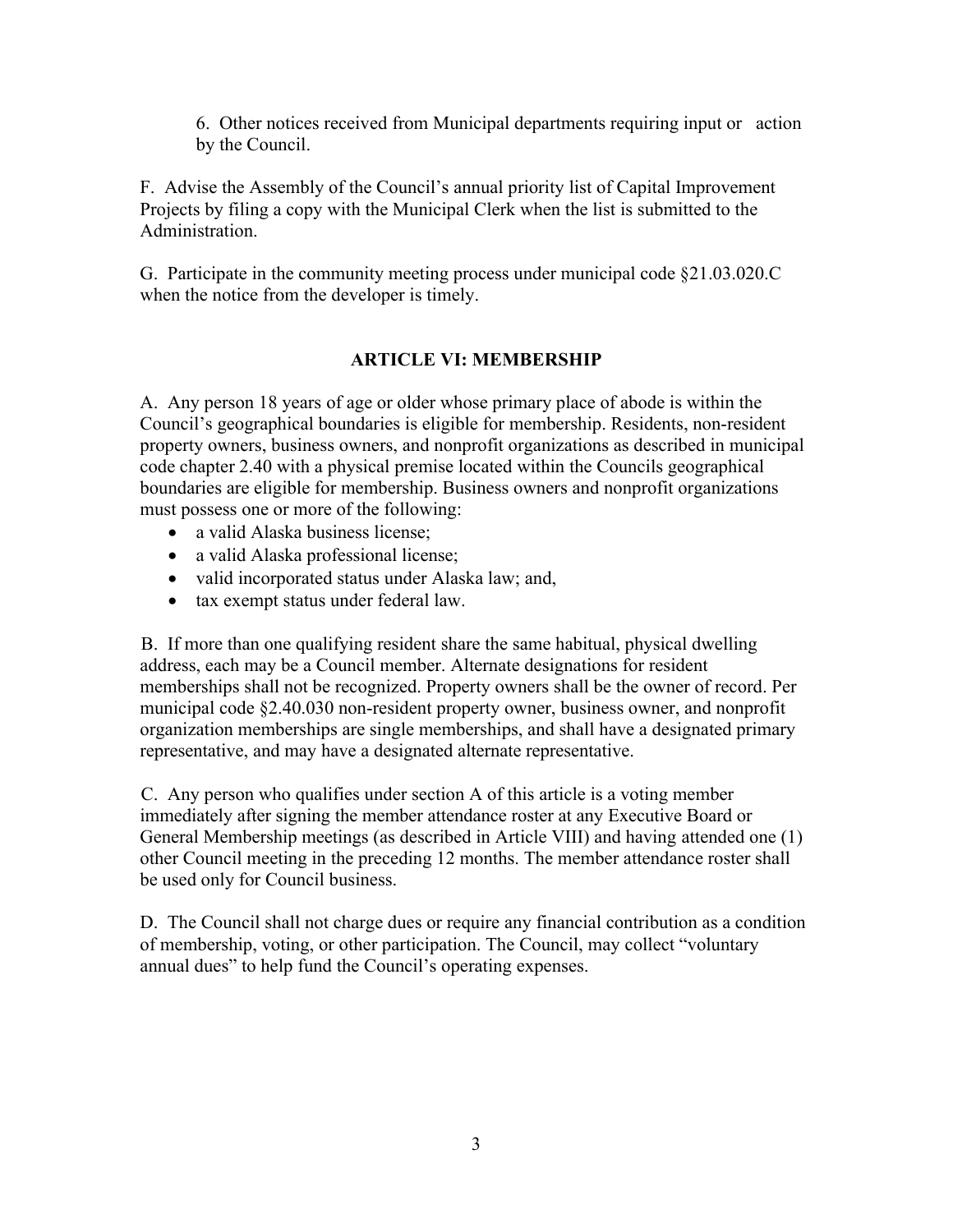### **ARTICLE VII: ORGANIZATION, OFFICERS AND FUNCTIONS**

A. Organization: The Council shall consist of eligible members, an Executive Board, Council Officers, and as needed, working committees. The Executive Board shall consist of eleven (11) Council members, four (4) of which shall include the Council officers of President, Vice President, Secretary and Treasurer.

B. Functions and Responsibilities of the Executive Board:

1. The Executive Board shall responsibly conduct in a timely manner all Council business between General Membership meetings. Actions so taken by the Executive Board shall be deemed the actions of the Council.

2. The Executive Board shall bear the responsibility of keeping the Council membership and other interested parties advised of important matters affecting the Council area and neighborhoods. The Executive Board shall make written recommendations concerning community issues as appropriate.

3. The Executive Board shall poll the Council membership and other interested parties as practicable, ideally on an annual basis, the results of which shall be used to guide the Executive Board in its decisions.

4. Consistent with AMC 2.40.040.B., the Executive Board shall review the boundaries of the Council at least every two years and if applicable, forward recommendations to the Assembly for approval.

5. An Executive Board member shall resign prior to announcing a candidacy for any public office.

6. Executive Board members are expected to act on issues before the Council without conflict of interest. When such a conflict exists, Executive Board members shall disclose such conflicts and rescues themselves from voting on actions related to the issue.

7. The Executive Board shall establish working committees as needed.

8. Executive Board Members are required to attend regular Council meetings unless the President excuses them from attending for valid reasons (albeit undefined).

C. Council President Responsibilities: At a minimum, the President shall …

1. set meeting agendas and manage all Council meetings;

2. communicate with the Executive Board and the Council membership on all matters and oversee all correspondence;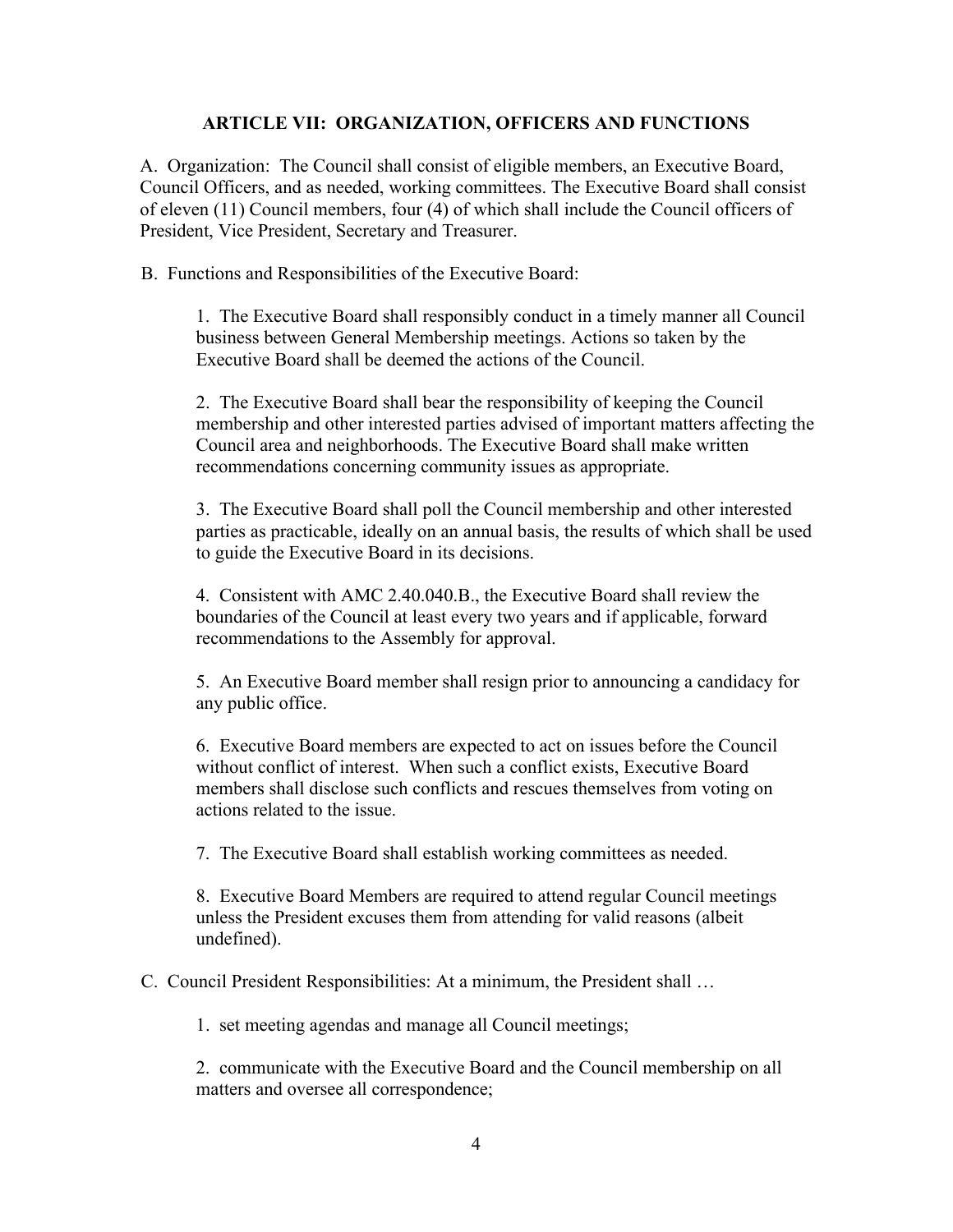3. poll the Council membership as necessary to promote the welfare and increase the effectiveness of the Council; and,

- 4. perform such other duties as are necessary incidental to the office of the President or delegated to the President by the Executive Board.
- D. Council Vice President Responsibilities: At a minimum, the Vice President shall …

1. in the absence of the President or the inability of the President for any cause to act, shall perform the duties of the President;

2. also serve as Parliamentarian to advise the President on matters relating to procedures and rules of order;

3. assist the President in duties under the direction of the President and shall perform duties as delegated by the Executive Board;

4. order an annual audit of the records of the Treasurer. The auditor will serve in a voluntary capacity, must be technically qualified, and will provide a report to the Executive Board on the income and expenses from the time since the last audit. The auditor does not have to be a Council member. The auditor is not an Executive Officer position, nor is necessarily an Executive Board member, but may be so if qualified to complete the audit; and,

5. perform such other duties as are necessary incidental to the office of the Vice President or delegated to the Vice President by the Executive Board.

E. Council Secretary Responsibilities: In the case of the absence or disability of the Secretary, the Executive Board may appoint an Acting Secretary. At a minimum, the Secretary shall …

1. take all Council meeting minutes and make them available to the Executive Board at least seven (7) days prior to the next scheduled meeting;

2. conduct all correspondence of the Council, absent contrary instructions from the Executive Board;

3. maintain an Administrative Record consisting of the Council meeting agendas, minutes, resolutions, and correspondence of the Executive Board;

4. ensure hard copies of all resolutions, Council meeting minutes and newsletters are available at the Council's meetings or are available online at the FCC website at least two (2) weeks prior to General Membership meetings. The availability of these documents shall be announced in the Council Newsletter prior to the annual election of the Executive Board; and,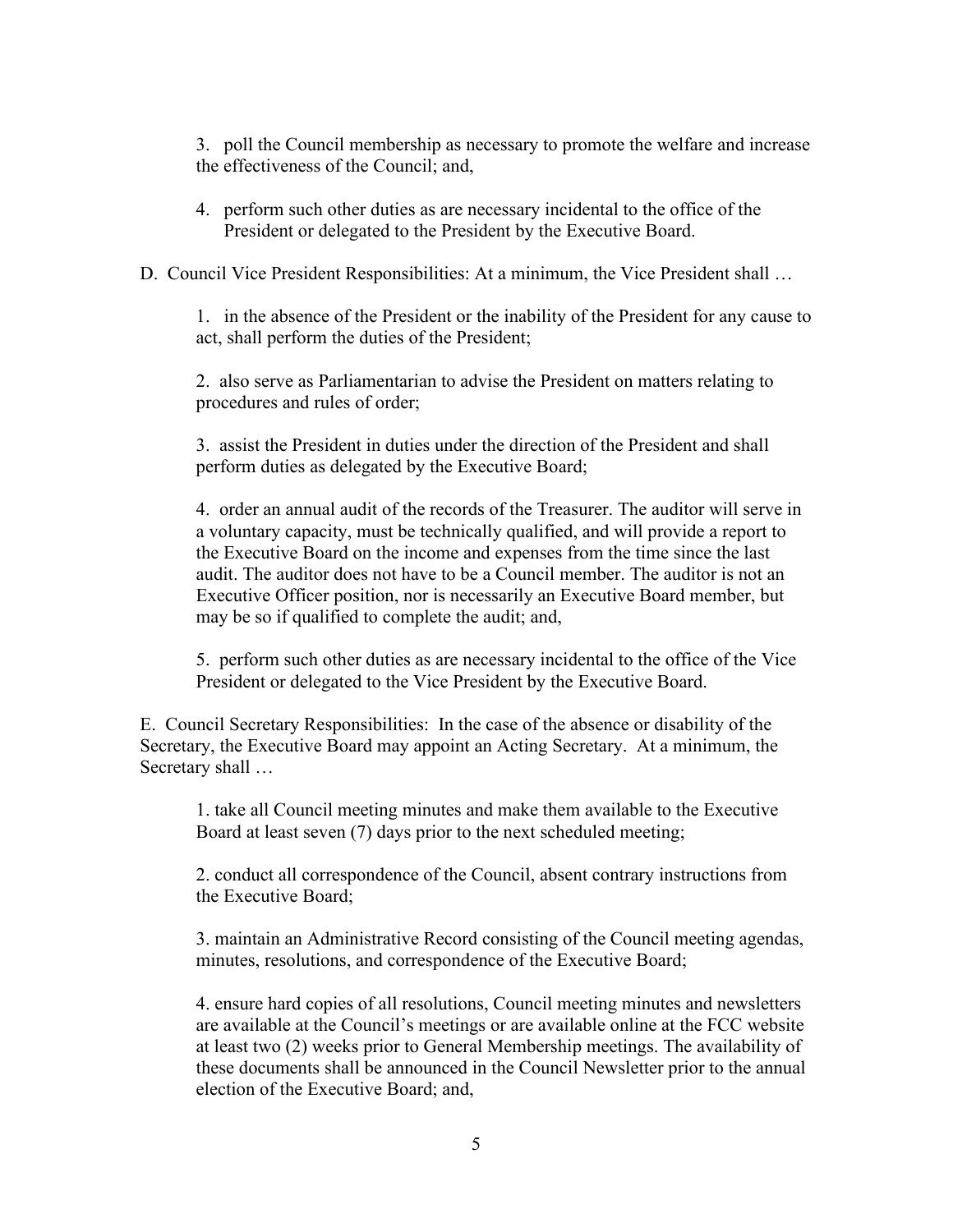5. keep and maintain the mailing lists generated by the Council;

6. give notice of all scheduled Executive Board and General Membership meetings; and

7. perform such other duties as are necessary incidental to the office of the Secretary or delegated to the Secretary by the Executive Board.

F. Council Treasurer: In the case of the absence or disability of the Treasurer, the Executive Board may appoint an Acting Treasurer. At a minimum, the Treasures shall …

1. keep an account of all moneys received and expended for the use of the Council;

2. provide a written Treasurers Report at every Executive Board and General Membership meeting that accounts for all funds, vouchers, expenditures and other financial transactions of the Council;

3. seek specific prior authorization by the Executive Board for any expenditure of \$100.00 or greater; and,

4. perform such other duties as are necessary incidental to the office of the Treasurer or delegated to the Treasurer by the Executive Board.

5. The funds, books and vouchers shall at all times be under the supervision and shall be subject to the inspection and control of the Executive Board at all times.

#### G. Election of Executive Board Members:

1. Council members seeking to be elected to the Executive Board must have attended a minimum of two (2) Council meetings within the immediate past twelve (12) months. Exceptions to this requirement can be authorized by a 2/3 vote (7 affirmative votes) of the fully seated Executive Board.

2. Elections for members of the Executive Board shall be held at the Council's Annual General Membership meeting. Any Council member may make nominations and Council members may also nominate themselves. No second is required for nomination. Voting shall be by secret ballot unless the seated Executive Board waives the use of a secret ballot.

3. Executive Board members shall serve a term between consecutive Annual General Membership Meetings and may be reelected for an indefinite number of terms.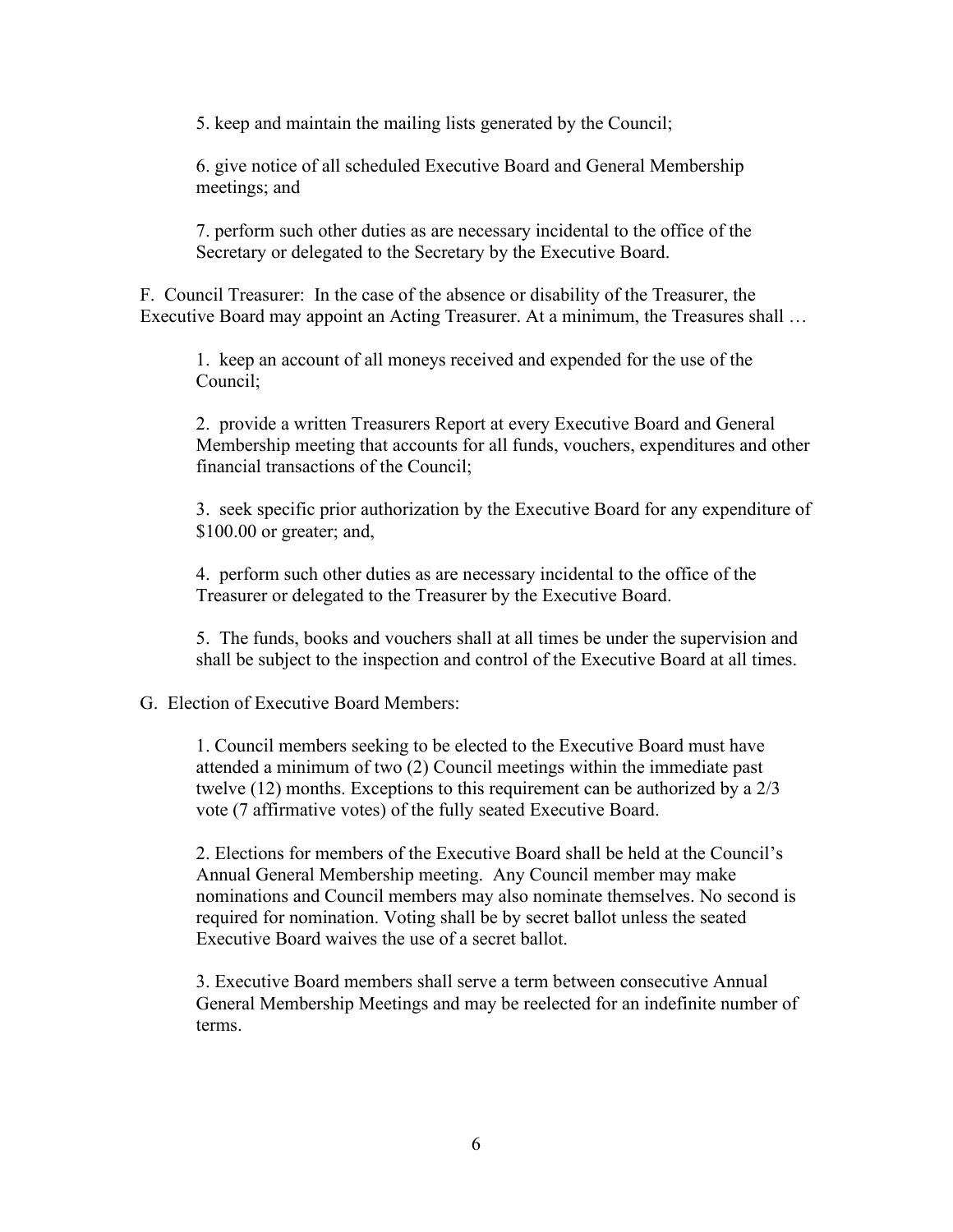H. Election of Council Officers:

1. Members of the Executive Board shall vote among themselves as to who will occupy Council Officer positions.

2. Any Executive Board member may make nominations and also nominate themselves. No second is required for nomination. Voting shall be by secret ballot unless the seated Executive Board waives the use of a secret ballot.

3. Council Officers shall serve a term between consecutive Annual General Membership Meetings and may not serve in the same position for more than two full consecutive terms.

I. Removal and Replacement of Council Officers and Executive Board Members:

1. A Council Officer or Executive Board member may be removed from office by a vote of at least 2/3 of the Executive Board (7 members).

2. A Council Officer or Executive Board member may resign by submitting a written resignation (email acceptable) to the Council President, or if the person resigning is the President, by submitting a written resignation to the Vice President.

3. Members may also be removed from the Executive Board at the discretion of the Executive Board after three (3) unexcused absences within a term.

4. Vacancies occurring between Annual General Membership meetings shall be filled by nominations from Council members and/or Executive Board and subsequent election by the Executive Board.

J. George Arcand Rule: In recognition for many years of dedicated service the Executive Board may act to name an individual " Executive Board Member Emeritus." This is an honorary title and is not a voting member of the Executive Board, unless the person is duly elected.

K. Working Committees: Members of the Council or members of the Executive Board may establish various working committees to work/act on specific issues or tasks. Such committees may decide on their procedures and shall report to the Executive Board, and when appropriate, to the Council membership. The Executive Board shall approve the members of these committees.

#### L. Miscellaneous:

1. No elected public office holder may serve on the Executive Board or hold a Council Officer position.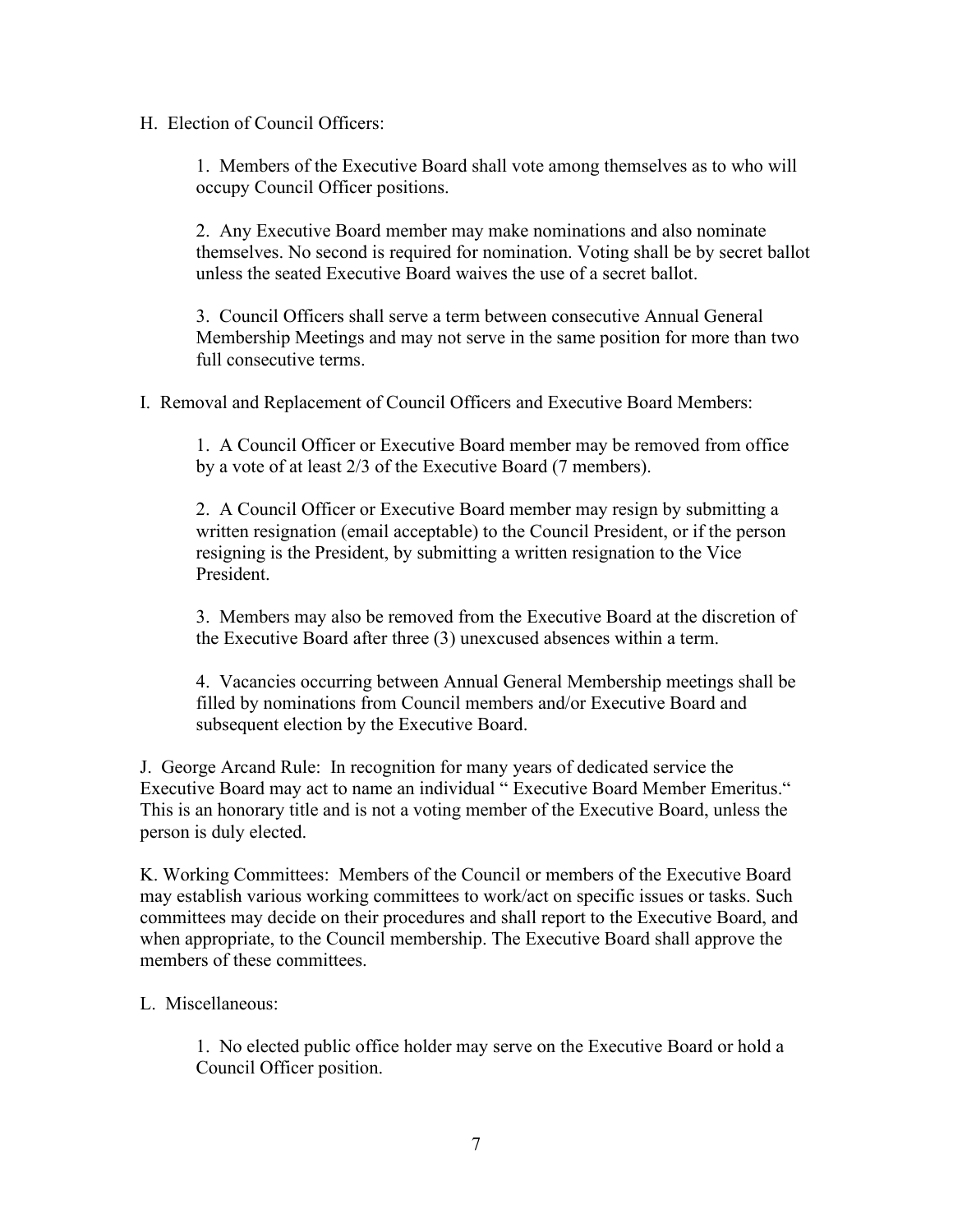2. Council officers and Executive Board members with financial or fiduciary responsibility must be 18 years old at the time of service.

3. The Council may, in its discretion, designate non-fiduciary and non-signatory roles to younger members for leadership training.

### **ARTICLE VIII: MEETINGS**

A. General Membership Meeting**s**: The purpose(s) of such meetings shall be to specifically address Council business, including the accommodation of community council responsibilities under municipal code §21.03.020.C.

1. A minimum of four (4) General Membership meetings shall be held each calendar year, and at least one meeting quarterly, at a location within the Council boundary.

2. After consulting with the Council officers and Executive Board members, the Council President shall establish General Membership meeting agendas.

3. The meetings' time and place shall be announced at least seven days in advance of the meetings, and be open to the public.

4. One of the four required General Membership meetings shall be designated as the Council's Annual General Membership meeting, the primary purpose of which is to elect Executive Board members and Council Officers; to review and discuss the Council's accomplishments during the year; and to report on the Council's finances.

B. Special General Membership Meeting: The purpose of such a meeting shall be to address urgent Council business requiring the input from the General Membership before establishing a Council position on the urgent matter(s) and/or providing input to local government officials and/or commissions.

1. Such a meeting may be called by the Council President, or any member of the Executive Board, or by written petition of ten (10) Council members delivered to any Executive Board officer.

2. After consulting with the Council officers and Executive Board members, the Council President shall establish the meeting agenda.

3. Meetings shall be held at a location within the Council boundary.

4. The meeting's time and place shall be announced at least seven days in advance of the meeting, and be open to the public.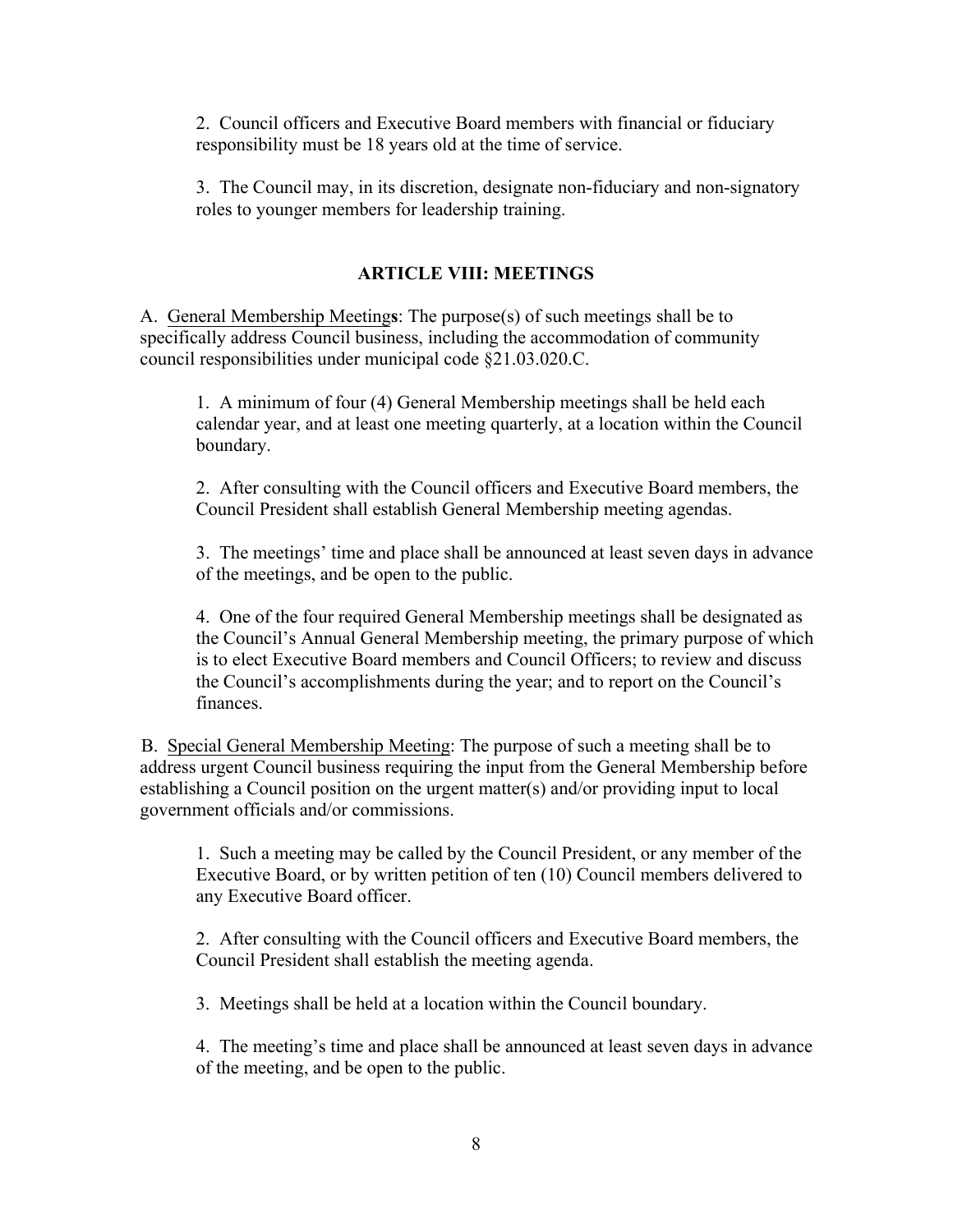C. Executive Board Meeting**s:** The purpose of such meetings shall be to conduct all things necessary to conduct the business of the Council between the four required General Membership meetings.

1. Such meetings shall, as far as is practicable, be held monthly, unless a meeting is canceled by vote of the Executive Board or by extenuating circumstances as determined by the Council President or presiding Council officer.

2. After consulting with the Council officers and Executive Board members, the Council President shall establish the meeting agenda.

3. Meeting decisions and actions of the Executive Board shall require a quorum, which shall consist of greater than 50% of the seated Executive Board members. [SIX ATTENDING EXECUTIVE BOARD MEMBERS WHEN A FULL BOARD OF 11 IS SEATED.]

4. Meetings shall be held at a location within the boundaries of the Council.

5. Upon majority vote of the Executive Board at a prior monthly meeting, an Executive Board meeting may be held at a location outside the Council boundaries and at a time and place announced at least seven days in advance of the meeting.

6. Executive Board meeting shall be open to the public.

CI. Special Meetings of the Executive Board: The purpose of such meetings shall be to address urgent and pertinent Council issues, between monthly Executive Board meetings, that must be addressed in a timely manner.

1. After consulting with the Council officers and Executive Board members the Council President shall establish the special meeting agenda.

2. Such meetings may be held at any time if called for by at least three Executive Board members[AND MAY INCLUDE MEETINGS HELD VIA TELECONFERENCE OR OTHER INTERACTIVE ELECTRONIC CONFERENCE].

3. When the technology is available for the Executive Board's use, members of the public may participate in the teleconferences by notifying the Council Secretary or President of their interest prior to the meeting.

CII. All meetings, including General Membership, Special General Membership, Executive Board and Special Executive Board meetings may be held in person, by electronic means, or by a combination thereof.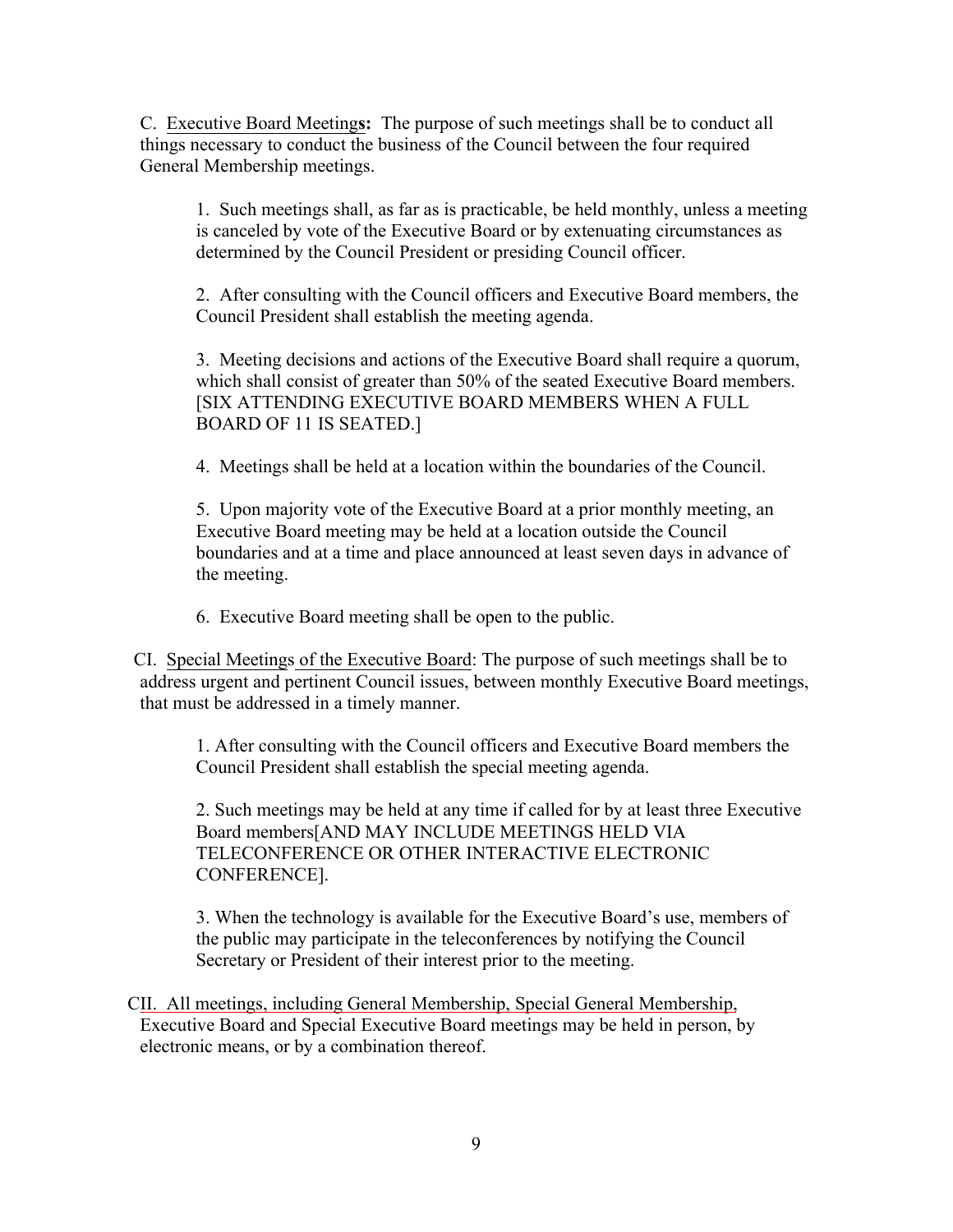F. Meeting minutes shall be taken or recordings shall be made at all Council meetings and be made available at the next Executive Board meeting for review and acceptance.

G.Meeting Notices:

1. Whenever possible the draft agenda shall be posted online and emailed to those who have signed up for the Council's mailing/distribution list at least seven days in advance of the meeting. Notices may also be placed in such public locations as schools, libraries, and shopping centers. The draft agenda may be also be submitted to the Federation of Community Councils, or current municipal contractor, for electronic distribution.

2. The meeting date and time may be submitted to the media as a public service announcement.

3. For meetings where annual Council elections take place, public notice may be done through email notification to members, Council newsletters, area wide mailings, newspapers, publications, school distribution and other means to inform as many council members as possible. Notice may also be submitted to the Federation of Community Councils, or current municipal contractor, for electronic distribution.

H.Robert's Rules of Order, Revised, shall apply for regular and special meetings for all matters not covered by the bylaws.

### **ARTICLE IX: VOTING**

A. Any member of the Council as defined in Article VI (C) shall have one vote. If a single individual possesses several kinds of property or businesses within the definition for membership qualification, or meets the definition of member in more than one category, he/she shall still have just one vote. Nonprofit associations and business owners shall have one vote each. Nonprofit association, business owner, and non-resident property owner memberships shall designate a primary representative and may designate an alternate representative. Persons may be a member of more than one community council if they qualify for membership.

### B. [ A COUNCIL MEMBER MUST BE PHYSICALLY PRESENT IN ORDER TO CAST A VOTE, AS NO] No proxy voting is permitted.

C. General Membership Meeting voting:

1. Each eligible Council member shall have one vote.

2. Any eligible member of the Council may challenge the voting eligibility of another Council member.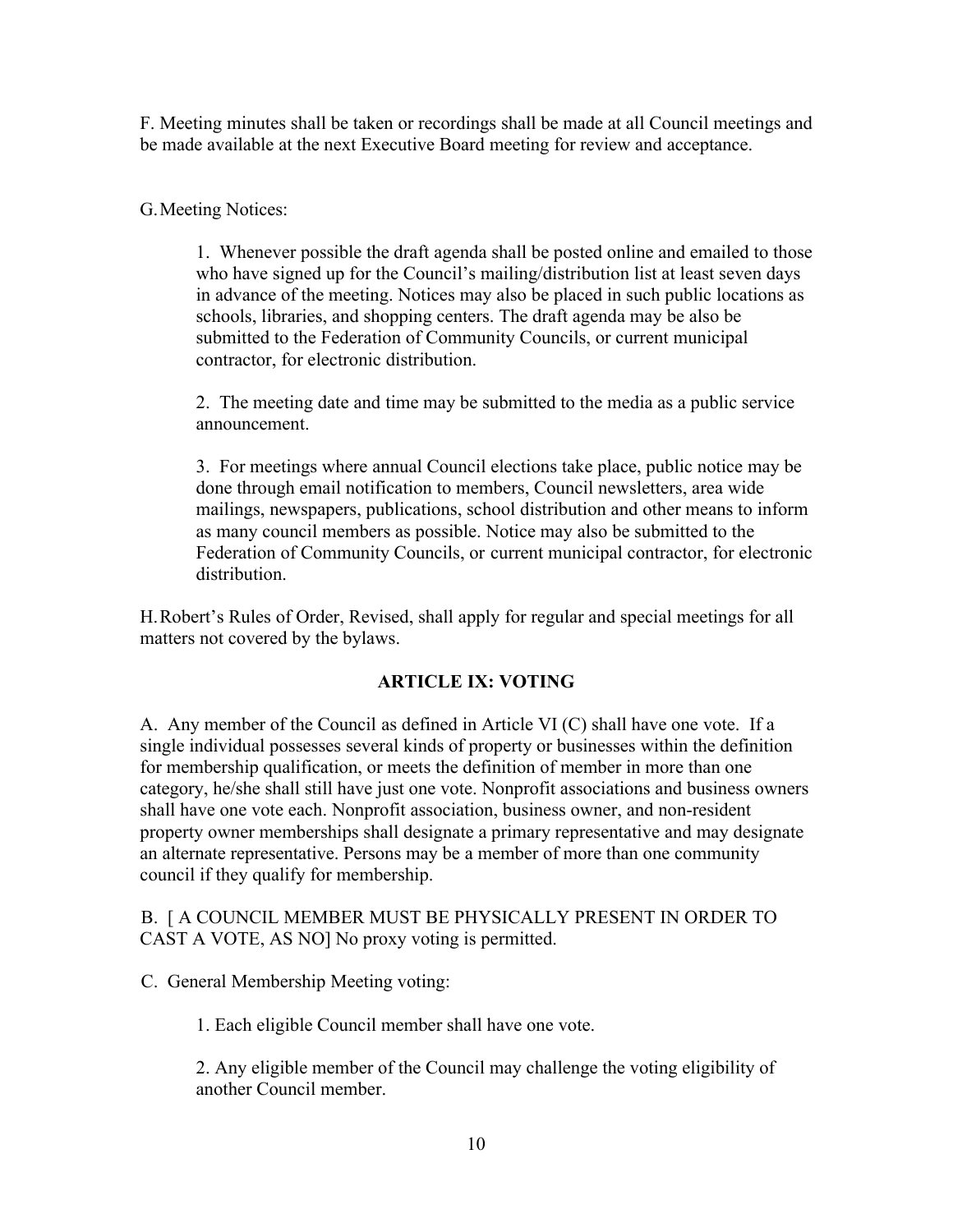3. If the eligibility of any voter or any vote of the General membership is challenged, the challenge shall be mailed, e-mailed or hand-delivered to a member of the Executive Board within ten days of the vote. For determining timeliness, the date of the hand delivery or postmark stamp on any letter shall be the date of record.

4. The Council's member attendance roster shall serve as the official list of eligible voters.

D. Executive Board Meeting voting:

1. Members of the Executive Board shall be entitled to a single vote per Council business decision or business action.

2. A "straw poll" of those eligible Council members in attendance may be requested by the Executive Board prior to casting their votes. A "straw poll" is non-binding and is for information purposes only. The Council Secretary shall record the results of the "straw poll" and vote of the Executive Board.

3. In order to meet commenting deadlines, the Executive Board shall be able to vote via electronic media, including the use of email. Voting requests shall include the specific action being voted upon, and include a specific response deadline. Votes will be cast as either YES (support), NO (oppose), or ABSTAIN (not expressing a preference). Each Executive Board member's e-vote shall be recorded and incorporated into the minutes of the following Executive Board Meeting.

### **ARTICLE X: REPORTING OFFICIAL COUNCIL POSITIONS**

A. The Council President or designee shall be charged with communicating official positions of the Council, as determined by eligible Council membership straw votes and Executive Board votes, in a timely manner to the appropriate agencies and individuals. The Council's official positions on community matters may be communicated through resolutions, motions, position letters or emails.

B. No Council Officer, Executive Board member or eligible Council member shall purport to represent the view or interest of the Council without the express authorization from the Executive Board. With authorization a designated representative or representatives may give testimony on a matter of interest to the Council before the Anchorage Municipal Assembly or any other public body.

C. The designated representative or representatives, during such time representing the Council, shall only offer the views of the Council, and shall not offer any statement or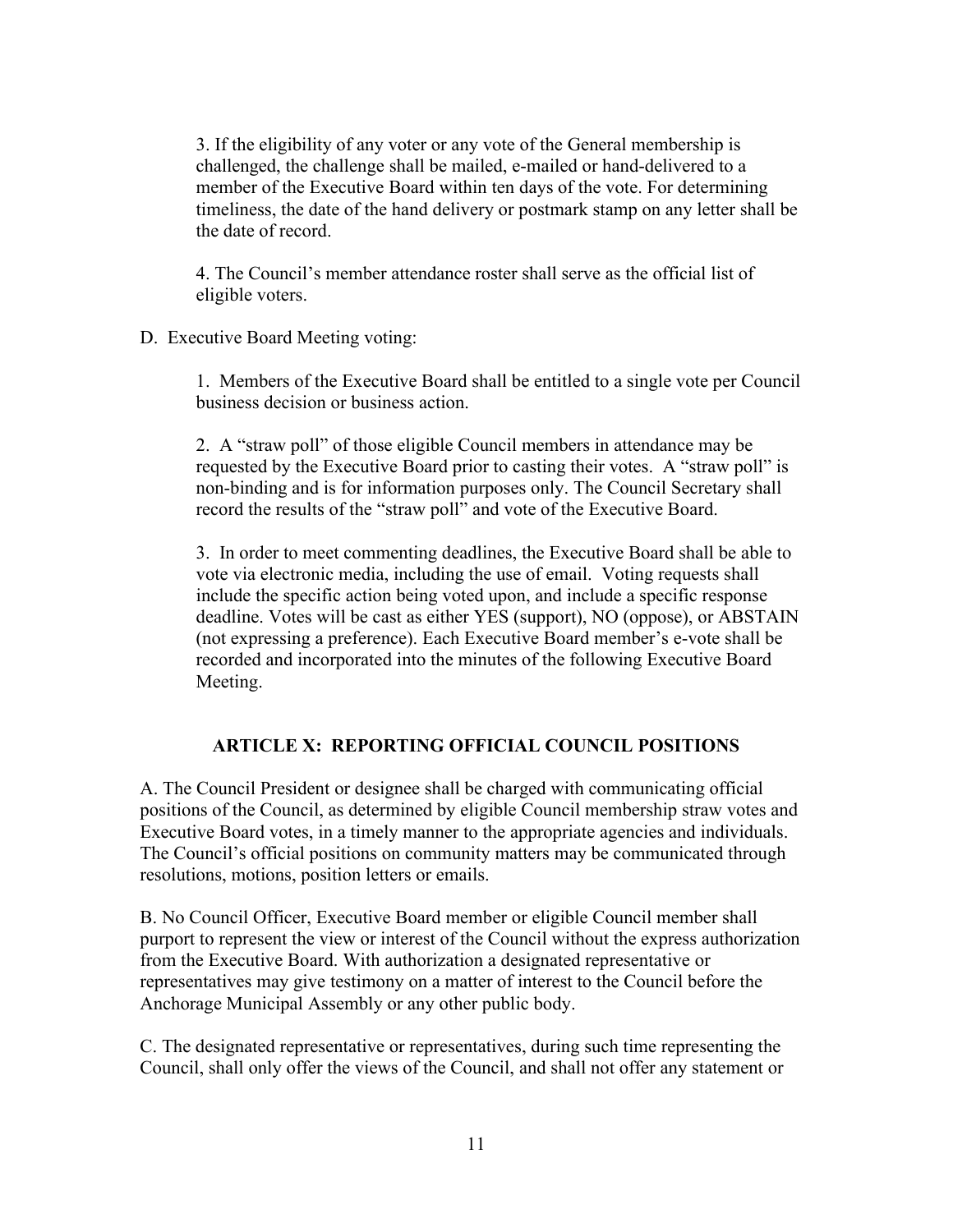opinion of any other group or body, or express membership in or participation in any other group or body.

D. Nothing in this Article prohibits any Council member from appearing before the Anchorage Municipal Assembly or any other public body, to give testimony on any matter expressing their personal views, except that said person shall make a clear statement that any views differed are wholly their own.

### **ARTICLE XI: FINANCES**

A. Funds collected by the Council shall be deposited into an account or accounts at an established financial institution, with the Treasurer being responsible for all deposits and accountings.

B. The Treasurer shall sign each check or withdrawal. If the Treasurer is not available the President shall sign the check or withdrawal in place of the Treasurer.

C. A financial report signed by the Treasurer and the President and a person approved by the Membership, showing all receipts and expenditures, shall be made yearly to the Council prior to the election of new officers.

## **ARTICLE XII: AMENDMENTS**

A. Proposed bylaws changes must be noticed and discussed at a minimum of one (1) General Membership meeting prior to the meeting at which action will be taken. The notice shall include a statement of the articles to be changed and the reason. The bylaws may be amended or repealed by a two-thirds (2/3) vote of the members present at a General Membership meeting.

B. Within 45 days of approval by the Council membership, bylaws amendments shall be filed with the Municipal Clerk for acceptance by the Municipal Assembly as required by municipal code chapter 2.40. It shall be the responsibility of the Council President, or designee, to timely notify the Municipal Clerk regarding bylaws amendments.

### **ARTICLE XIII: DISSOLUTION**

A. Unless otherwise provided by law, dissolution may occur by vote of three-fourths (3/4) of the Council members at a General Membership meeting called for that purpose, or by mail ballot.

B. If the Council is dissolved by law or by this Article the Council's property including, but not limited to, funds remaining in the Council treasury after all obligations are met, may be donated. The Council's donation shall be made to the Federation of Community